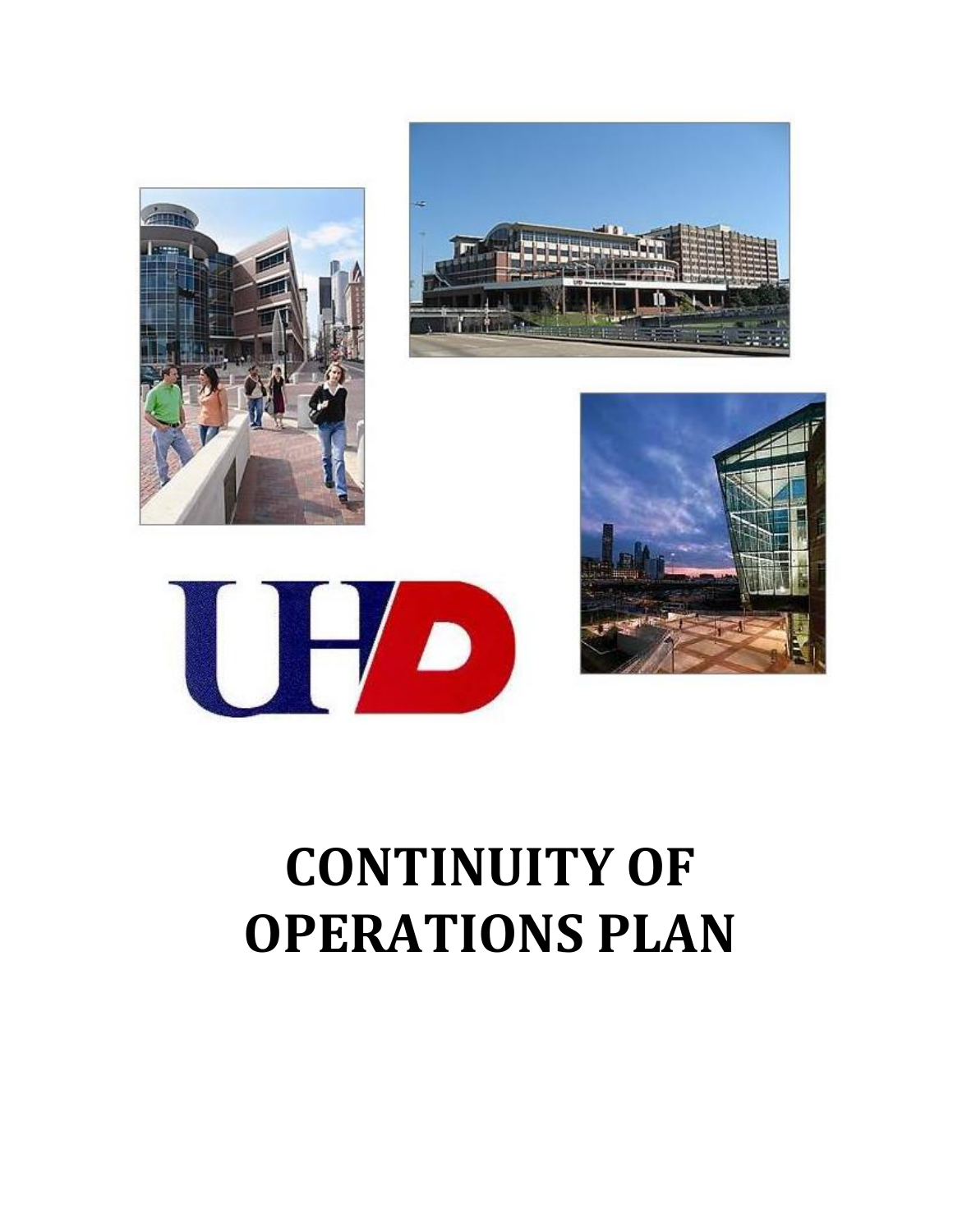# **CONTINUITY OF OPERATIONS PLAN**

# **TABLE OF CONTENTS**

|      |     | LETTER OF PROMULGATION                                                                             | 4              |
|------|-----|----------------------------------------------------------------------------------------------------|----------------|
|      |     | RECORD OF REVIEW AND CHANGES                                                                       | 5              |
|      |     | <b>RECORD OF DISTRIBUTION</b>                                                                      | 6              |
|      |     |                                                                                                    |                |
| 1.0  |     | PLAN DEVELOPMENT, MAINTENANCE AND DISTRIBUTION                                                     | $\overline{7}$ |
|      | 1.1 | Development                                                                                        |                |
|      | 1.2 | Maintenance                                                                                        | $\overline{7}$ |
|      | 1.3 | Distribution                                                                                       | 8              |
| 2.0  |     | <b>PURPOSE</b>                                                                                     | 8              |
| 3.0  |     | <b>SCOPE</b>                                                                                       | 9              |
| 4.0  |     | SITUATION OVERVIEW                                                                                 | 9              |
| 5.0  |     | <b>ASSUMPTIONS</b>                                                                                 | 9              |
| 6.0  |     | <b>OBJECTIVES</b>                                                                                  | 11             |
| 7.0  |     | SECURITY AND PRIVACY STATEMENT                                                                     | 11             |
| 8.0  |     | <b>CONCEPT OF OPERATIONS</b>                                                                       | 12             |
|      | 8.1 | Phase I: Readiness and Preparedness                                                                | 12             |
|      | 8.2 | Phase II: Activation and Relocation (0-12 hours)                                                   | 13             |
|      | 8.3 | <b>Phase III: Continuity Operations</b>                                                            | 15             |
|      | 8.4 | Phase IV: Reconstitution                                                                           | 15             |
|      | 8.5 | Phase V: Devolution of Control and Direction                                                       | 16             |
| 9.0  |     | COORDINATION WITH UHS COMPONENT UNIVERSITIES, LOCAL, STATE AND<br>FEDERAL DEPARTMENTS AND AGENCIES | 17             |
| 10.0 |     | <b>CONTINUITY ROLES AND RESPONSIBILITIES</b>                                                       | 17             |
| 11.0 |     | DIRECTION AND CONTROL                                                                              | 19             |

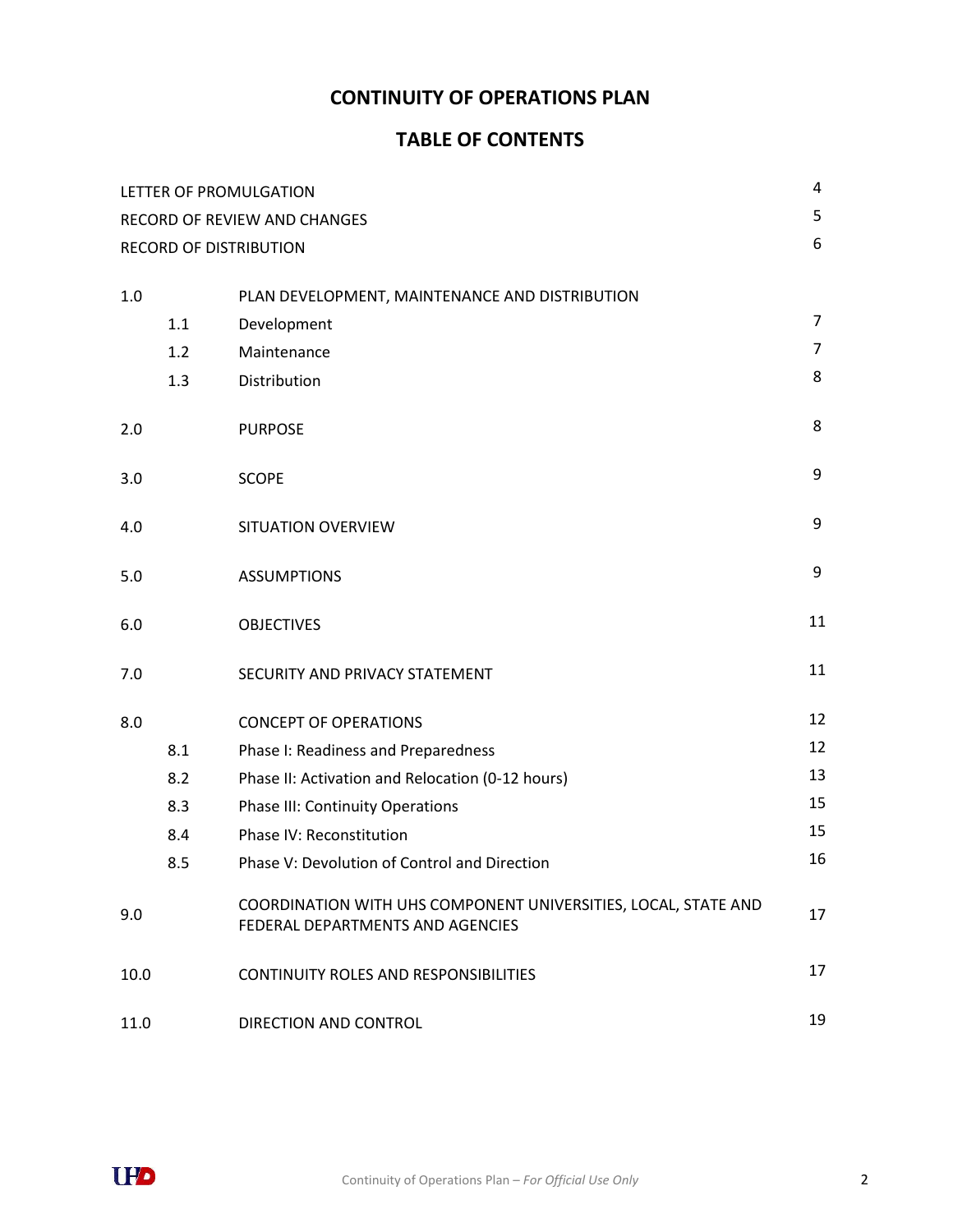#### ANNEXES

| А | <b>Essential Functions</b>                    |  |
|---|-----------------------------------------------|--|
| B | Identification of Essential Personnel         |  |
| С | <b>Essential Records Management</b>           |  |
| D | <b>Continuity Facilities</b>                  |  |
| E | <b>Continuity Communications</b>              |  |
| F | Leadership and Staff                          |  |
| G | <b>Human Resources</b>                        |  |
| н | Test, Training and Exercise Program           |  |
| ı | <b>Risk Management</b>                        |  |
| J | <b>Budgeting and Acquisition of Resources</b> |  |
| K | Glossary                                      |  |
| L | <b>Authorities and References</b>             |  |
| M | Acronyms                                      |  |
|   |                                               |  |

#### ATTACHMENTS

University Organizational Charts Continuity Facilities/Emergency Relocation Site Maps

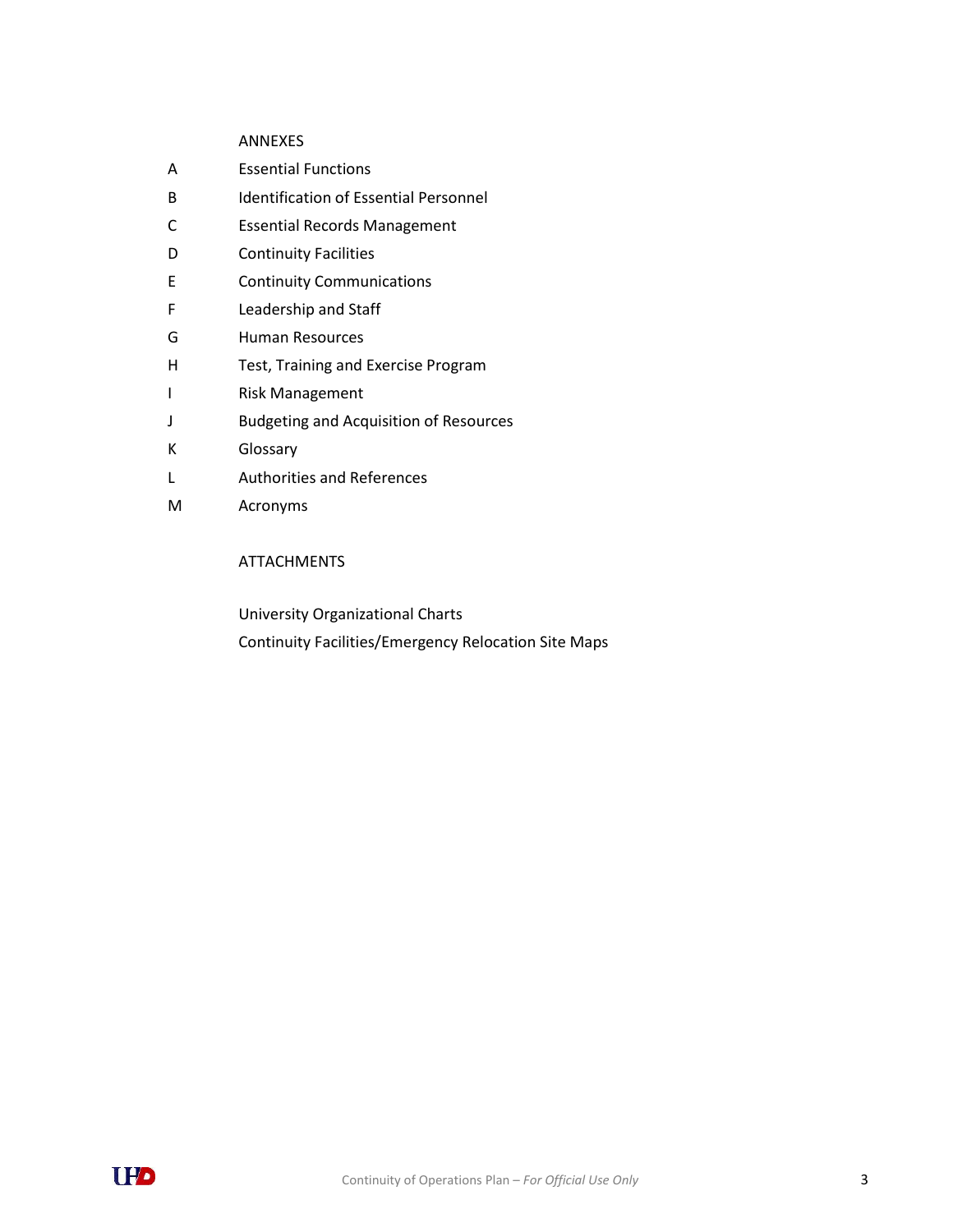## **PROMULGATION STATEMENT**

The University of Houston – Downtown (UHD) all-hazards Continuity of Operations Plan (COOP) is the underlying framework for Continuity of Operations, ensuring operations are performed efficiently with minimal disruption, especially during an emergency. The plan falls under the authority outlined in the UHD Emergency Management Plan (EMP), which outlines how UHD manages emergencies, providing guidance for implementing the COOP and programs to ensure the University is capable of conducting its essential missions and functions under all threats and conditions.

In order to execute this plan effectively, essential personnel must have knowledge and familiarity of the procedures set forth in this plan. Departments having roles and responsibilities established by this plan are expected to develop plans and procedures in support of this plan.

Key personnel who are relocated under this plan are collectively known as the UHD Emergency Relocation Group (ERG). Upon plan activation, these members will deploy to a continuity facility and establish operational capability and perform essential functions within 12 hours from the time of plan activation up to a 30 day period or until normal operations can be resumed.

This plan is a statement of policy regarding continuity operations and assigns roles and responsibilities to University organizations and individuals. This all-hazards Continuity of Operations Plan (COOP) is developed in accordance with guidance of the National Continuity Policy Implementation Plan; Continuity Guidance Circular 1 (CGC 1) - Continuity Guidance for Non-Federal Governments (States, Territories, Tribes, and Local Government Jurisdictions), dated July 2013; Continuity Guidance Circular 2 (CGC 2) - Continuity Guidance for Non-Federal Governments, dated September 2013; and State Office of Risk Management (SORM) Continuity Planning Crosswalk. Revision of this plan and its promulgation will commence on an annual schedule.

Dr. Juan Sánchez Muñoz Date President, University of Houston - Downtown

David Bradley **Date** Date **Date 2006** Vice President, Administration and Finance

Carol L. Manousos Date Director, Emergency Management

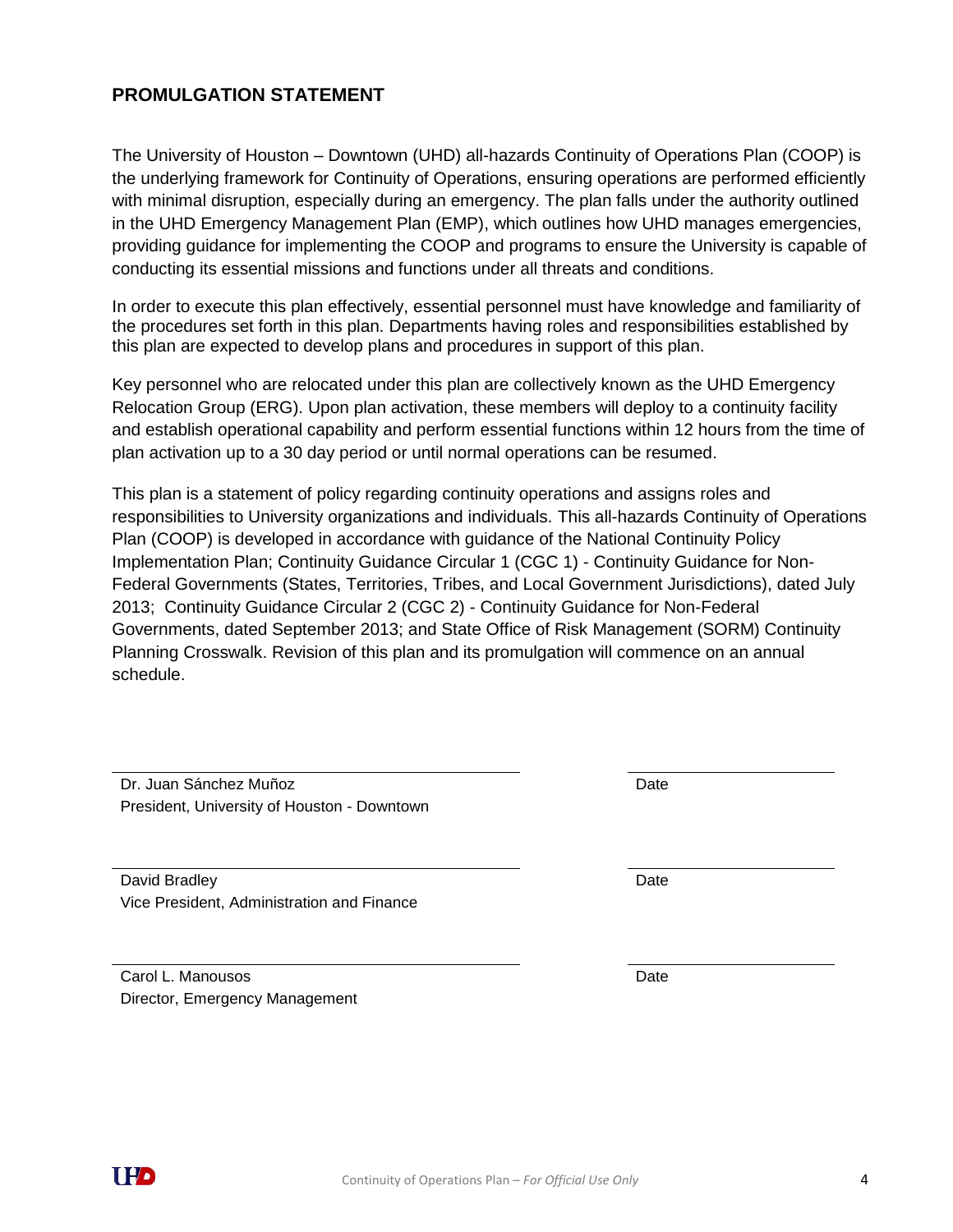# **CONTINUITY OF OPERATIONS PLAN RECORD OF REVIEW AND CHANGES**

### **Record of Review**

| Date of<br>Review | Reviewed by:   | Changes<br>Made?<br>Y/N | If yes,<br>indicate<br>Change # |
|-------------------|----------------|-------------------------|---------------------------------|
| 06/28/2018        | Carol Manousos | N                       |                                 |
|                   |                |                         |                                 |
|                   |                |                         |                                 |
|                   |                |                         |                                 |
|                   |                |                         |                                 |
|                   |                |                         |                                 |
|                   |                |                         |                                 |
|                   |                |                         |                                 |
|                   |                |                         |                                 |

# **Record of Changes**

| Date of<br>Change #<br>Change |  | Summary of Change | Entered by | Approved by |
|-------------------------------|--|-------------------|------------|-------------|
|                               |  |                   |            |             |
|                               |  |                   |            |             |
|                               |  |                   |            |             |
|                               |  |                   |            |             |
|                               |  |                   |            |             |
|                               |  |                   |            |             |
|                               |  |                   |            |             |
|                               |  |                   |            |             |
|                               |  |                   |            |             |
|                               |  |                   |            |             |
|                               |  |                   |            |             |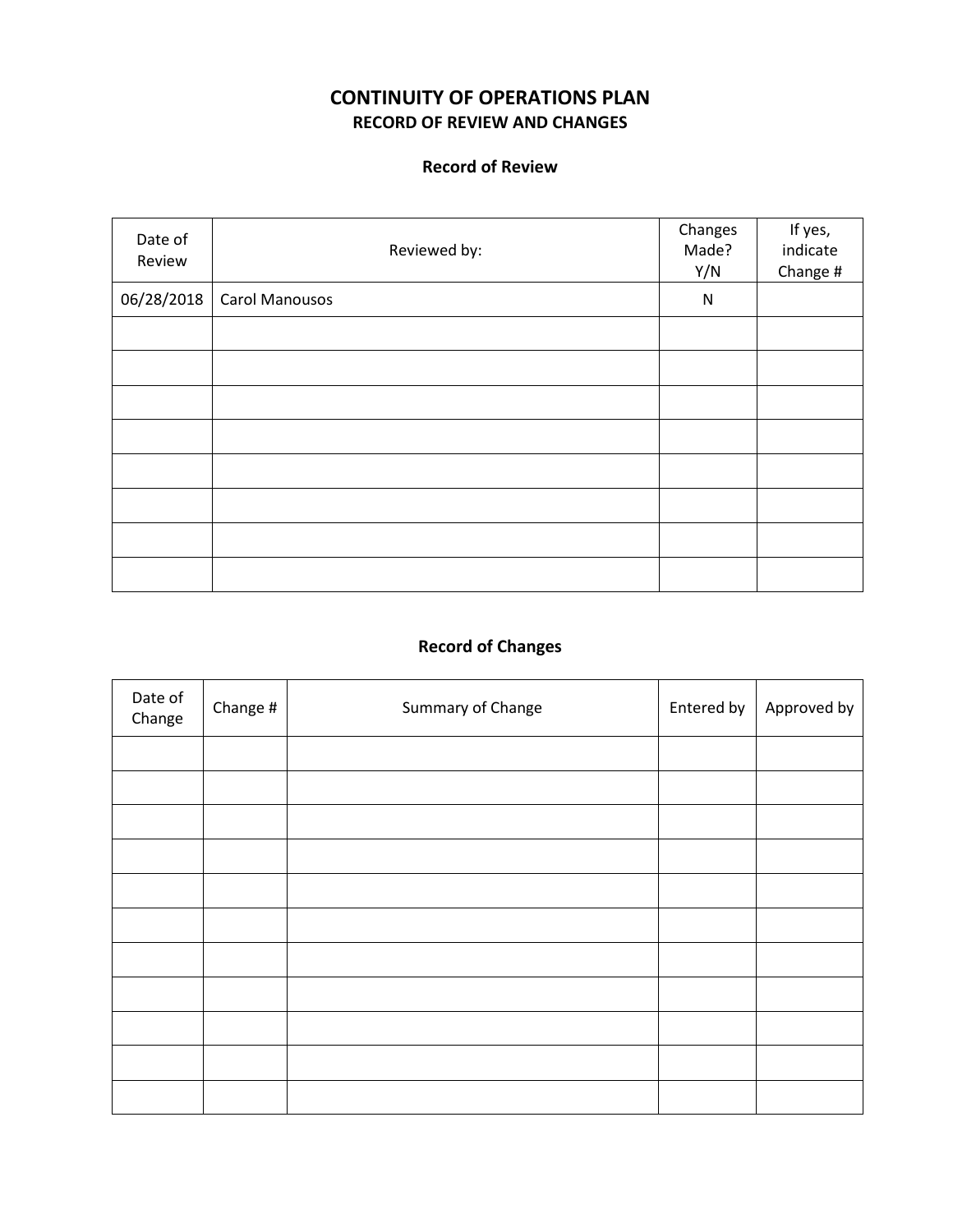## **Record of Distribution**

| Date of<br>Delivery | Method of Delivery: | Number of<br>Copies | Delivered to:<br>Name/Title/Dept  |
|---------------------|---------------------|---------------------|-----------------------------------|
| 11/15/2017          | Electronic          | $\mathbf{1}$        | David Bradley/ VP Finance & Admin |
|                     |                     |                     |                                   |
|                     |                     |                     |                                   |
|                     |                     |                     |                                   |
|                     |                     |                     |                                   |
|                     |                     |                     |                                   |
|                     |                     |                     |                                   |
|                     |                     |                     |                                   |
|                     |                     |                     |                                   |
|                     |                     |                     |                                   |
|                     |                     |                     |                                   |
|                     |                     |                     |                                   |
|                     |                     |                     |                                   |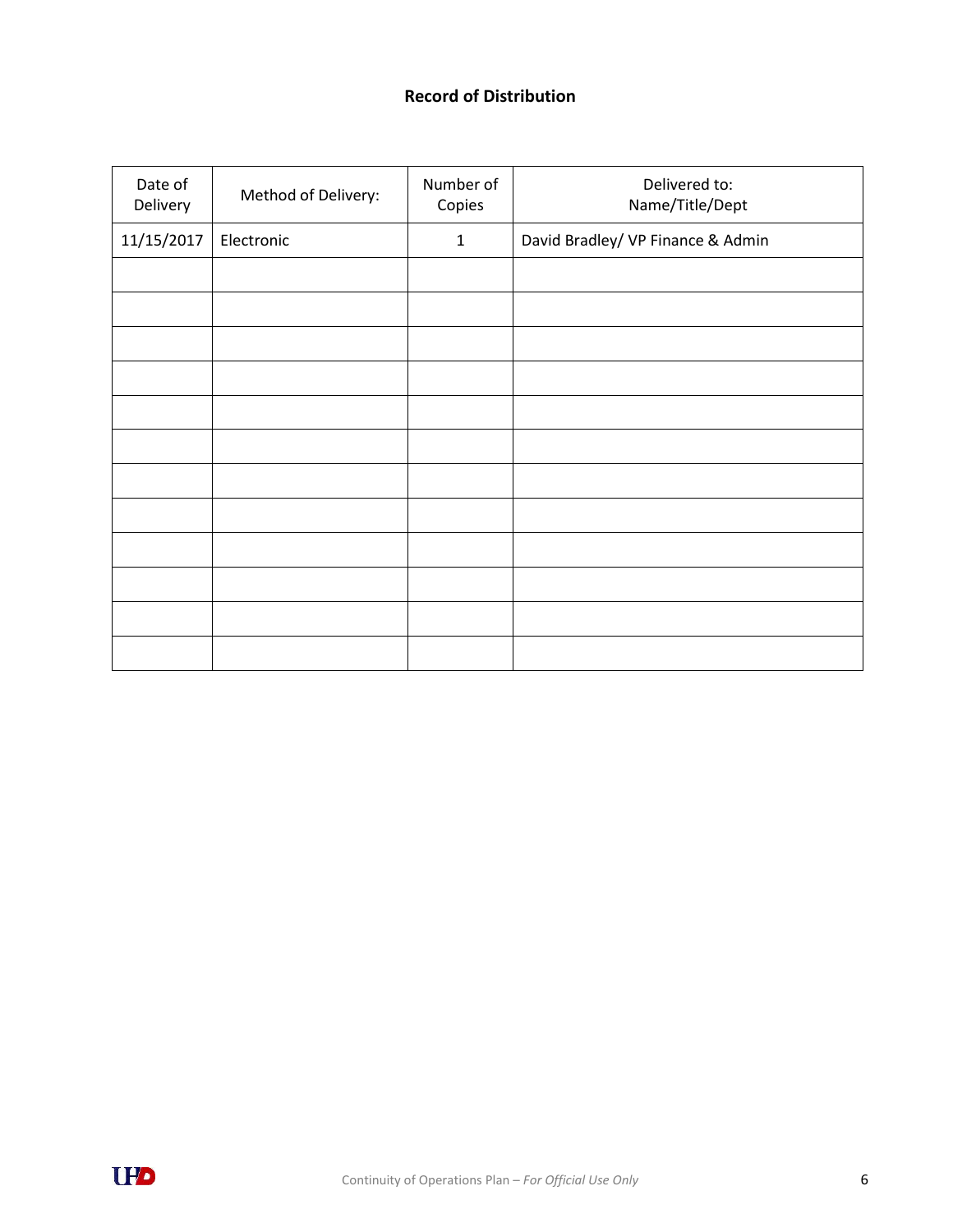#### **1.0 PLAN DEVELOPMENT AND MAINTENANCE**

#### **1.1 Development**

The COOP was developed by the Director of Emergency Management using the Continuity Planning Crosswalk and in coordination with:

- Academic and Students Affairs
- Administration and Finance
- **•** Employment Services & Operations
- Information Technology
- Facilities Management
- UHD Police Department
- Risk Management
- Environmental Health & Safety
- Communications

The President of the University will have final approval of the plan and any substantial changes following annual review.

#### **1.2 Maintenance**

The COOP will be reviewed by August 31 of each year and updated or revised as appropriate. The Director of Emergency Management will lead the review and revision process. Units within the organization having roles and responsibilities established by this plan are expected to alert the Director of Emergency Management of any changes with regard to those roles/responsibilities that could substantively impact the COOP.

In compliance with Section 412 of the Texas Labor Code, State Office of Risk Management (SORM) will review continuity plans and provide guidelines and models (including Continuity Planning Crosswalk) to state agencies. As necessary, the SORM will publish additional rules in the Texas Administrative Code as required to implement its continuity responsibilities. The SORM review and any additional published rules may result in changes to the COOP.

Additional interim revisions will be made when:

- A change occurs with a UHD site or facility configuration that materially alters the information contained in the plan or materially affects implementation of the plan
- A change occurs with a UHD policies, procedures, or departmental structure that alters the information in the plan or execution of the plan
- There are lessons learned and/or best practices identified from exercises and/or real-world events that should be incorporated
- There are changes in response resources, structure and/or policies of the agencies and/or organizations, public or private, with which inter-local agreements exist
- New laws, regulations or directives are implemented that affect the contents or implementation of the plan

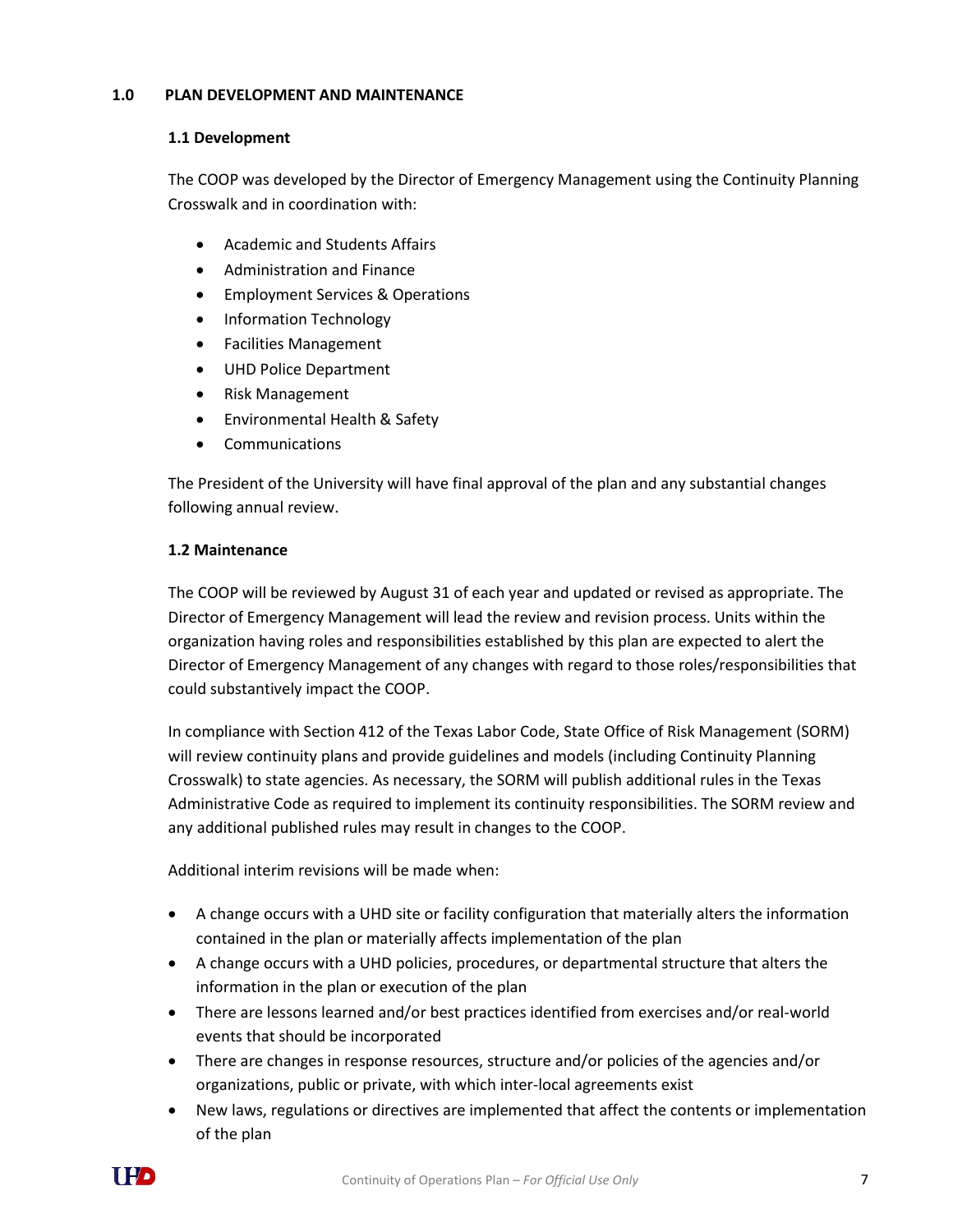#### **1.3 Distribution**

Copies of this plan and its appendices will be electronically distributed in compliance with Texas Education Code Subchapter E, Sec. 51.217, Subsection (f) to those campus leadership, departments and organizations tasked in this document.

Due to the sensitive nature of continuity plans and supporting documents, the COOP will be labeled "*For Official Use Only*." Section 552.101 of the Texas Government Code exempts information from public disclosure if considered to be confidential by law, either constitutional, statutory, or by judicial decision. Chapter 418 of the Texas Government Code provides that certain information, including information relating to risk or vulnerability assessments, critical infrastructure, and security systems, is confidential in specific circumstances.

#### **2.0 PURPOSE**

The University of Houston – Downtown (UHD) must ensure operations are performed efficiently with minimal disruption during the response to and recovery from any incident, disaster or emergency, regardless of the nature, origin, or complexity. An *all-hazards* approach relies on effective contingency planning that will minimize the impact of an emergency situation on the University's mission, personnel and facilities.

The UHD Continuity of Operations Plan (COOP) is a roadmap for implementing and managing the Continuity Program in supporting resilience of critical business functions, recovery and/or restoration of business functions that fail, and contingency actions that establish a readiness to cope with disasters, incidents or emergencies. The COOP will be implemented to ensure the continuation or rapid resumption of the most essential functions during a continuity event.

The continuity plan ensures that University of Houston – Downtown:

- Has the capability to implement the continuity plan with and without advance warning
- Identifies critical infrastructure that must be robust/resilient so as to support the recovery of other essential functions
- Is able to restore urgent or short-term essential function no later than 12 hours after activation of the continuity plan
- Is able to reinstate academic class within 2 weeks of the disruption either through traditional or alternative methods/locations
- Is able to maintain alternate operations for up to 30 days
- Includes regularly scheduled testing, training and exercising of University personnel, equipment, systems, processes, and procedures used to support the University during a continuity event
- Supports the location of alternate facility(ies) in areas that enhance the ability to initiate, maintain and terminate continuity operations
- Supports the identification and documentation of temporary operating procedures which enable the performance of essential functions
- Promotes the development, maintenance, and annual review of division/department continuity capabilities

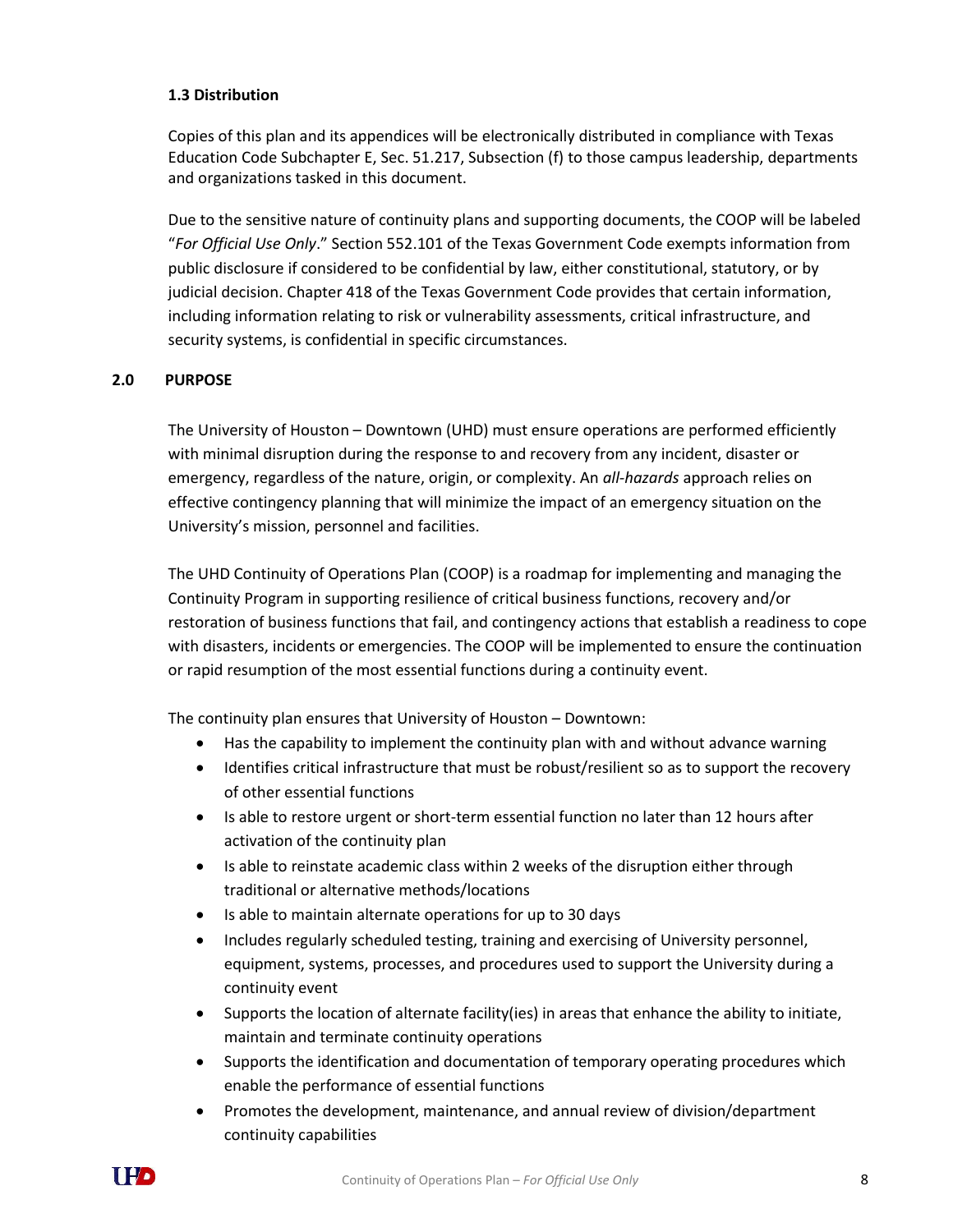#### **3.0 SCOPE**

This plan applies to the functions, operations and resources necessary to ensure the continuation of UHD's essential functions in the event normal operations at the University are disrupted or threatened with disruption. This plan applies to all University personnel and students since there may be situation(s) that call for activation of individual division, department or college continuity plans, but not the continuity plan for the University. All personnel should be familiar with continuity policies and procedures as well as their respective continuity roles and responsibilities.

This plan covers all facilities, systems, vehicles and buildings operated or maintained by UHD. This plan supports the performance of essential functions and the maintenance or restoration of critical infrastructure from alternate locations (due to a facility becoming unusable) and also provides for continuity of leadership and decision making at UHD, in the event that senior administration is unavailable.

This plan does *not* apply to temporary disruptions of service, such as minor IT system or power outages and any other scenarios where essential functions can be quickly restored.

#### **4.0 SITUATION OVERVIEW**

UHD is subject to natural, technological and human caused hazards that may require activation of the Continuity of Operations Plan. Some emergencies may provide advanced warning (hurricanes), while other will be immediate. The UHD Emergency Management Plan Section 6 provides a Hazard Identification and Risk Assessment (HIRA) of major emergencies or disasters that are most likely to occur and affect the University.

#### **5.0 ASSUMPTIONS**

Continuity planning requires both a commonly accepted set of assumed operational conditions and an honest, reasonable assessment of the threats faced by the entity/organization. Collectively these constitute the planning assumptions, and the standard practice is to plan with the assumption that a disaster or catastrophic incident will one day occur.

This Continuity of Operations Plan (COOP) is based on the following assumptions:

- Threat or damage to critical infrastructure on campus and/or to the surrounding communities/jurisdictions may result in limited resources such as fuel, utilities, telecommunication, information systems, financial services, public health services, security services, and transportation for an extended period of time resulting in a disruption of UHD essential functions.
- Personnel and other resources from the University of Houston System outside the affected zone will be made available if required to continue essential operations.
- Emergencies and threatening events will differ in order of priority or impact.
- UHD Emergency Relocation Site (ERS) would not be adversely impacted by the crisis creating a continuity event for UHD.

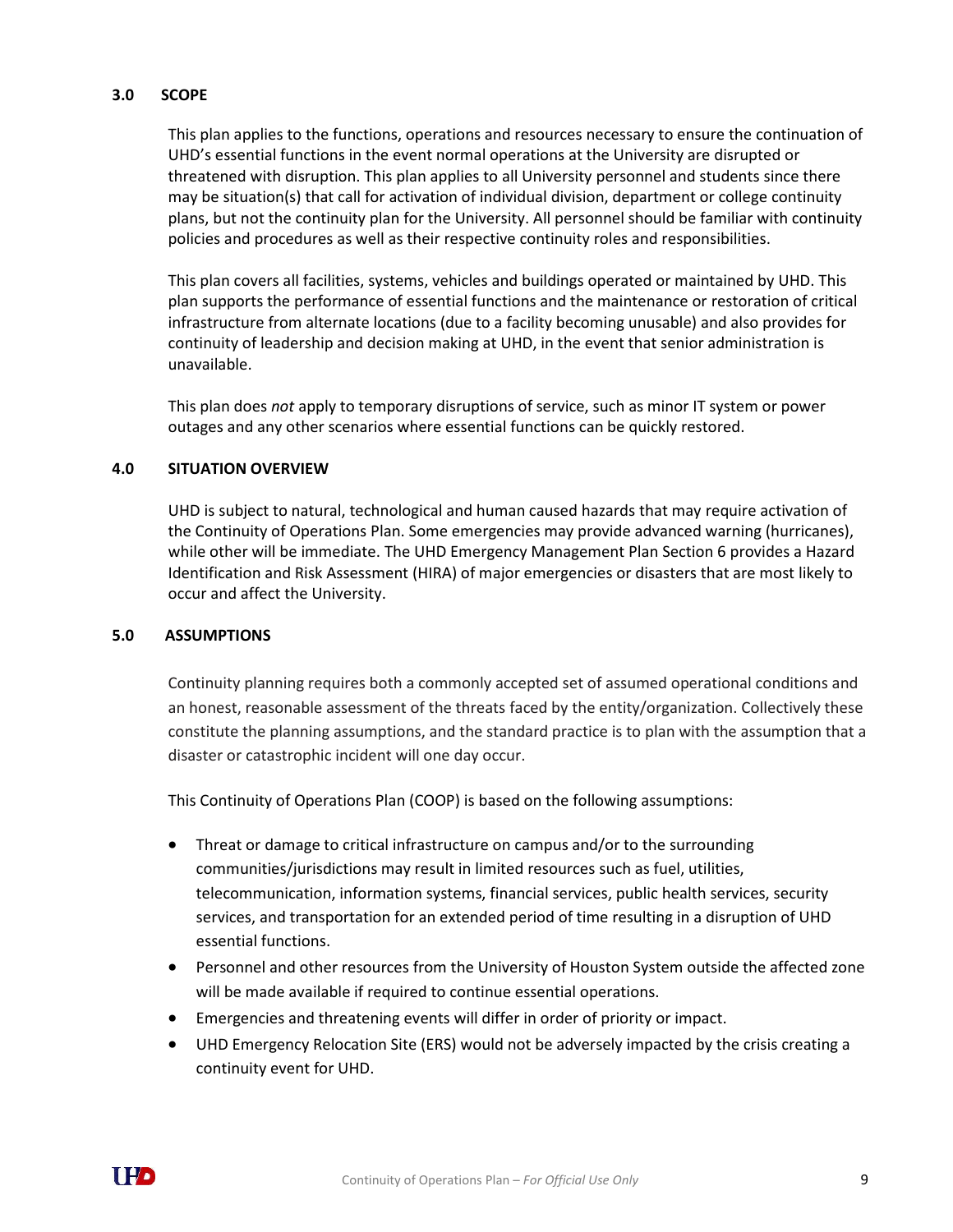- When a continuity event is declared, implementing the COOP will ensure the continuity of minimal essential UHD operations with an incremented return of critical functions during the crisis.
- Essential function prioritization will be flexible to fit the circumstances of each continuity event.
- There will be a sufficient number of available administrators with adequate supporting personnel to continue the essential functions of the University.
- Recovery of a critical subset of the University's functions and application systems will occur and allow essential functions to continue.
- Colleges, divisions, departments and other areas completing a Business Continuity Planning Template will report their dependencies and the business processes needed to maintain business operations for their departments. Interdependent processes between departments can be indicated within the template. The process of Business Impact Analysis (BIA) for each department enhances recognition of possible disruptions which may occur during a continuity event. Each area/department will complete a continuity plan, which will in turn be utilized to create college/division plans, resulting in a comprehensive MEF assessment tool for the Department of Emergency Management needed for continuity events affecting the campus.
- A disaster may require students, faculty, staff and the public to function with limited support services and some degradation of services, until a full recovery is made.
- The computer systems at UHD are backed up regularly and access to vital systems and records will be available to the ERS.
- In the event of disaster, the University will work in cooperation with Houston Downtown Management District (HDMD), City of Houston, Harris County and other authorities having jurisdiction.

An emergency condition may require moving the UHD's Emergency Relocation Group (ERG) members to the continuity facility known as an Emergency Relocation Site (ERS) at one of the University of Houston System component campuses which have agreed to the following:

- The University of Houston includes student classrooms, faculty facilities, advising space, computing resources, a library, and large public meeting spaces.
- The University of Houston Clear Lake includes student classrooms, faculty facilities, advising space, computing resources, a library, and large public meeting spaces.
- The University of Houston Victoria includes student classrooms, faculty facilities, advising space, computing resources, a library, and large public meeting spaces.
- The University of Houston Sugar Land campus includes student classrooms, faculty facilities, advising space, computing resources, a library, and large public meeting spaces.
- UHD operates teaching centers in partnership with Lone Star College at University Park, CyFair and Kingwood locations. These facilities offer classroom space, computer labs, testing center, faculty offices, and student support/advising staff.
- The University of Houston System campuses will support ERG members and the continuation of information systems within 12 hours or less from the time the Continuity of Operations Plan is activated for the potential of up to 30-days or until normal operations can be resumed. Each facility will review their plans and facilities annually to ensure continuity requirements are met.

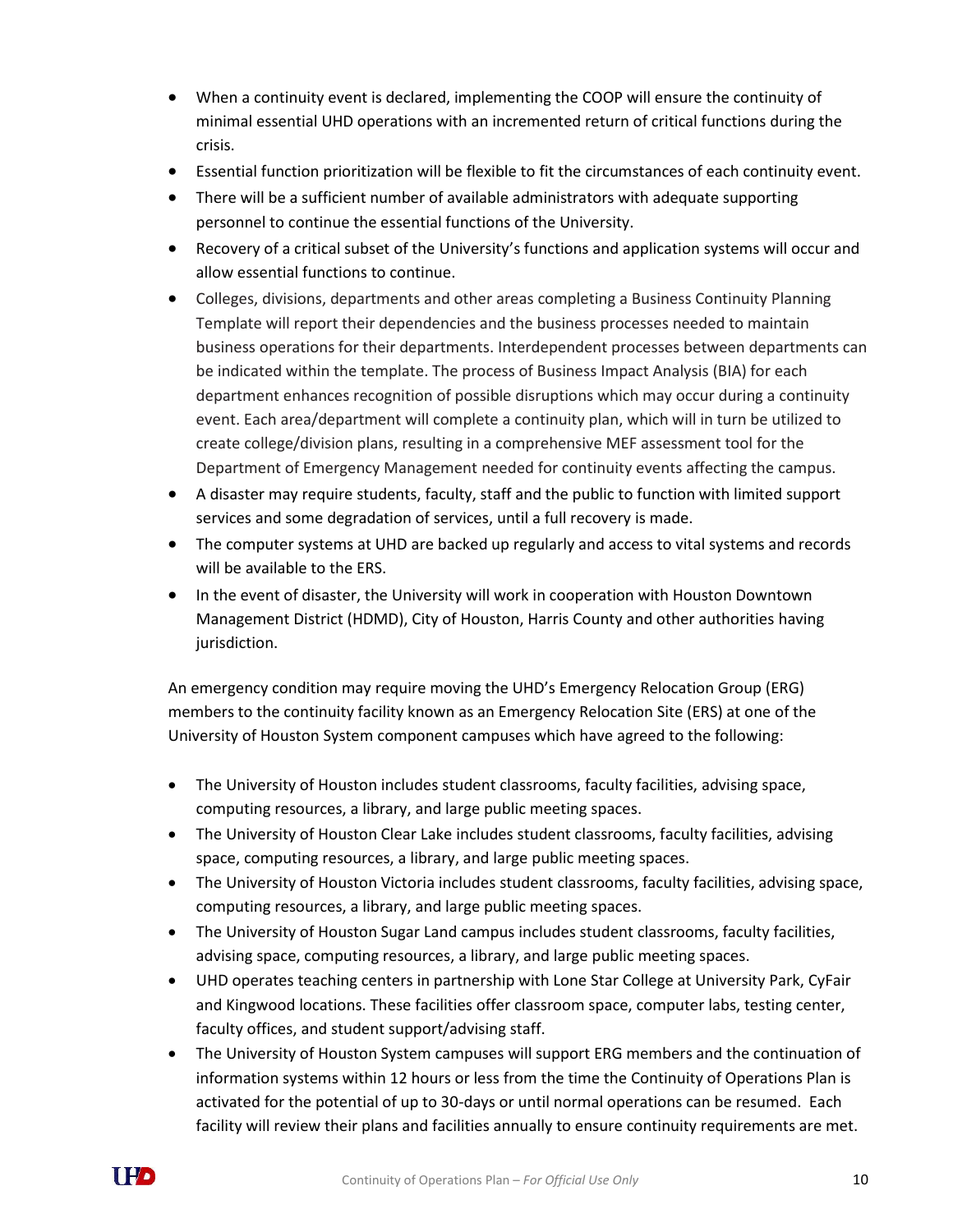If UHD is unable to deploy an ERG to an ERS due to loss of personnel, UHD will devolve to one of the University of Houston System campuses.

#### **6.0 OBJECTIVES**

The University of Houston – Downtown continuity objectives are:

- Reducing the loss of life and minimizing property damage and loss
- Executing an effective order of succession with accompanying authorities in the event a disruption renders the leadership of UHD unable or unavailable to perform their responsibilities and authorities
- Reducing and mitigating disruptions to operations
- Ensuring that Mission Essential Functions (MEF) can be performed under all conditions
- Verifying possible Emergency Relocation Sites (ERS) and availability
- Protecting personnel, facilities, equipment, records and other assets critical to the performance of essential functions in the event of a disruption
- Achieving timely and orderly recovery of reconstitution from an emergency
- Confirming and validating continuity readiness through Test, Training, and Exercise (TT&E) program

#### **7.0 SECURITY AND PRIVACY STATEMENT**

This document is for "*Official Use Only"* as it may contain information considered to be confidential by law, either constitutional, statutory, or by judicial decision. Portions of the Plan may contain information that raises personal privacy or other concerns, and those portions may be exempt from mandatory disclosure under the Freedom of Information Act (see United States Code 552.41 Code of Federal Regulations Part 105-60). This plan is to be controlled, stored, handled, transmitted, distributed, and disposed of in accordance with University security polices and is not to be released without prior approval of the President or designee, to the public or other personnel who do not have a valid "need to know."

Disclosure of certain information in this Plan could endanger the privacy and safety of employees, compromise the security of essential equipment, services, and systems of UHD or otherwise impair its ability to carry out essential functions. Distribution of the UHD Continuity of Operations Plan in whole or in part will be limited to those personnel who need to know the information in order to successfully implement the plan.

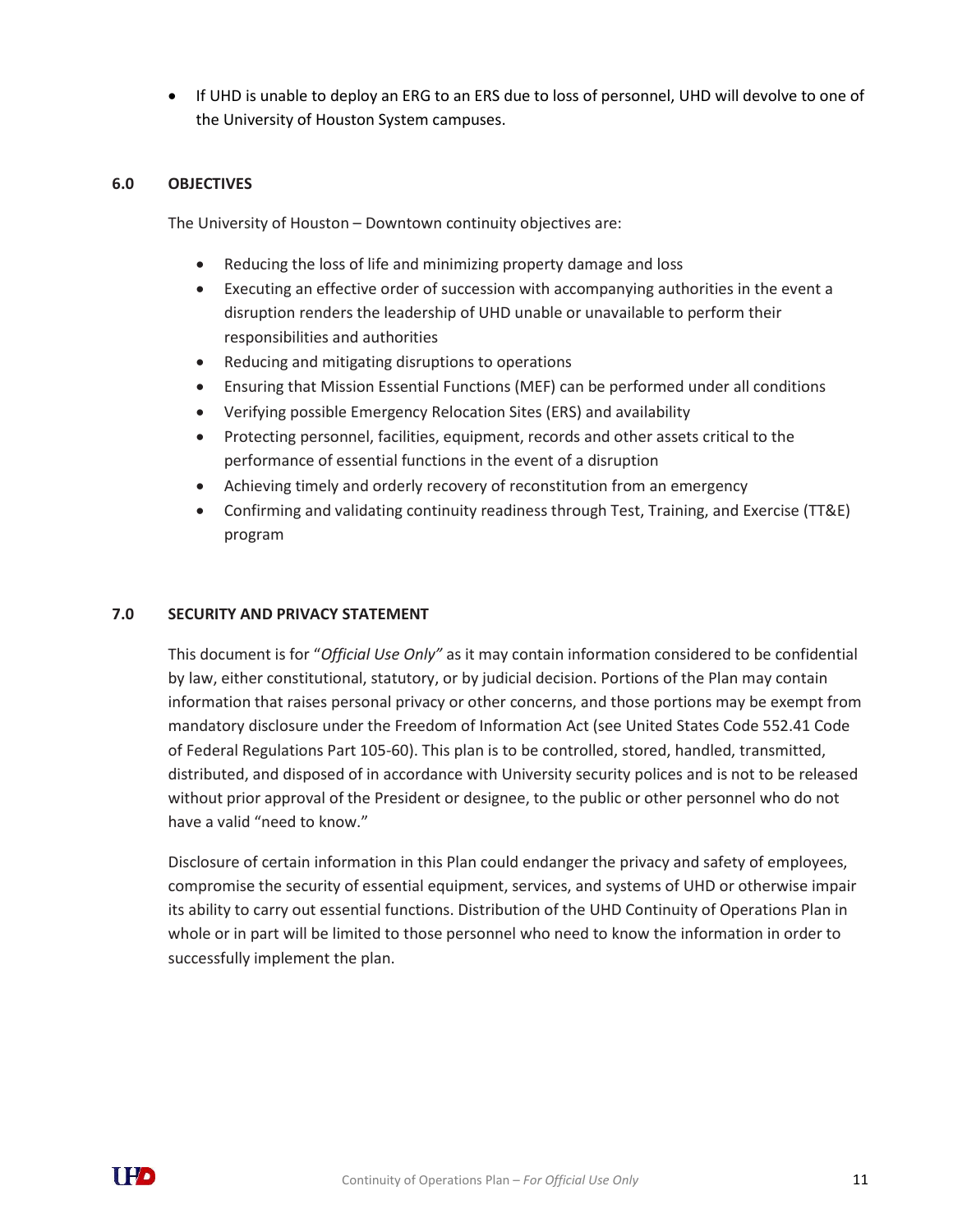#### **8.0 CONCEPT OF OPERATIONS**

The Continuity of Operations Plan provides overall guidance to ensure continuity of services be maintained, when possible, for all University of Houston – Downtown facilities, colleges, and departments before, during and after an emergency/incident. The overarching goal is to identify all university Mission Essential Functions (MEF), ensure that those functions can be maintained throughout a continuity event with minimal disruption, and return to normal operations.



*Phase I* – *Readiness and Preparedness*: Activities to ensure personnel can continue essential functions.

*Phase II – Activation and Relocation*: Activation of the COOP plans, procedures and schedules to transfer activities, personnel, records and equipment to alternate facilities within 12 hours of activation and have little disruption of operations.

*Phase III – Continuity of Operations*: Initial arrival process at the continuity site and operational procedures for continuation of essential functions.

*Phase IV – Reconstitution Operations*: Process to return to normal operations.

#### **8.1 Phase I: Readiness and Preparedness**

The University of Houston – Downtown will participate in readiness and preparedness activities to ensure personnel can continue essential functions in an all-hazard/threat environment. UHD readiness activities are divided into two keys areas: Organizational Readiness and Preparedness and Personnel Readiness and Preparedness.

#### Organization Readiness and Preparedness

The University applies the UHD Emergency Management Plan (EMP) to ensure readiness and preparedness. The EMP provides a general framework for all phases of emergency management activities, levels of readiness, policies, procedures and emergency notifications.

#### Personnel Readiness and Preparedness

All personnel should be prepared for a continuity event. Colleges, divisions, and departments must complete a Business Continuity Planning Template. The information contained in the template will be updated annually no later than 30 days prior to the COOP annual review. University personnel will prepare for a continuity event by participating in training and exercises related to the EMP and

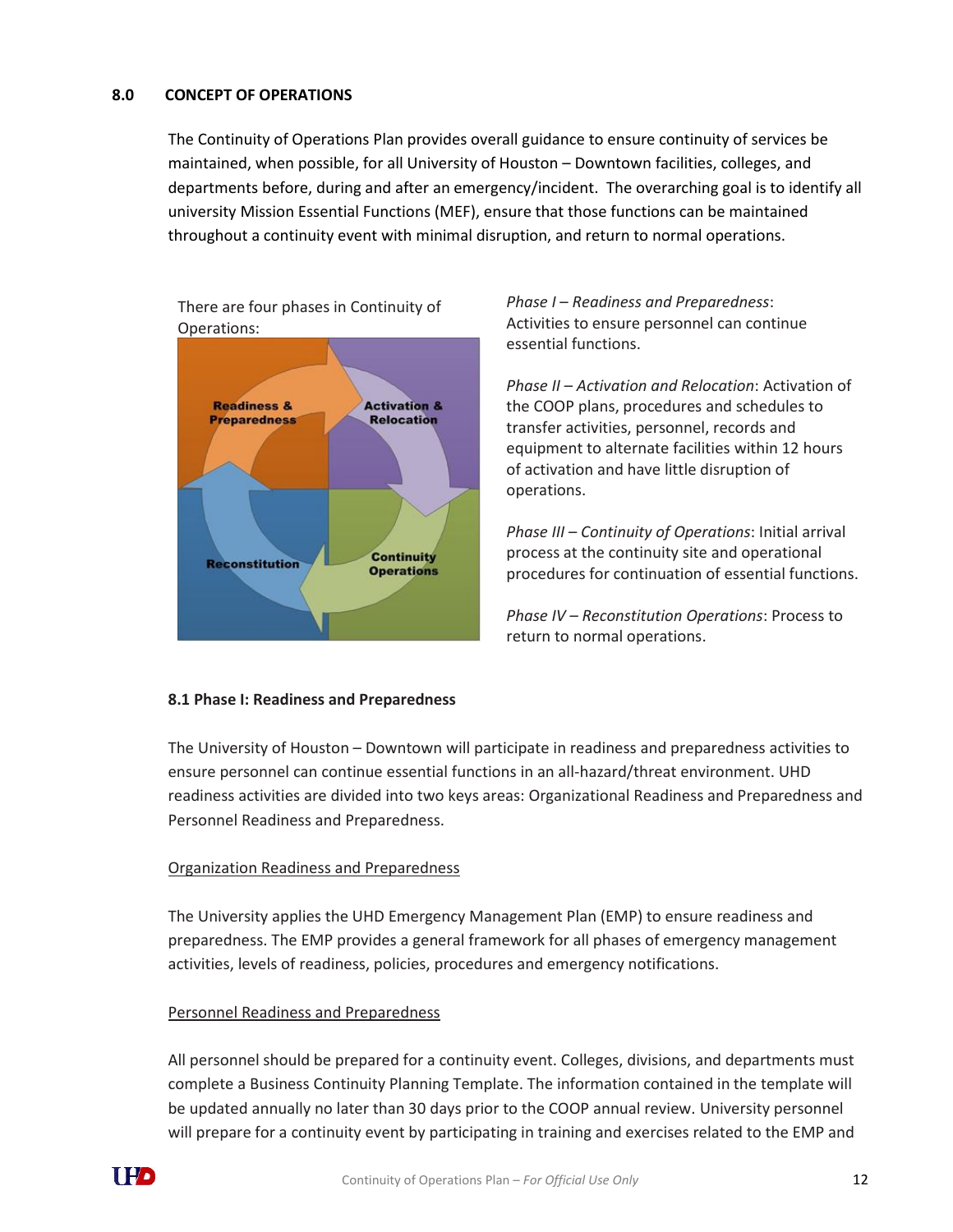COOP, as well as plan in advance to secure personal and work related resources necessary to suddenly relocate operations to another site.

#### **8.2 Phase II: Activation and Relocation (0-12 hours)**

Activation of the plan is a scenario driven process that allows flexible and scalable responses to any hazard/threat that could disrupt operations with or without warning and during work or non-work hours. Plan activation is not required for all emergencies or disruptions, since other actions may be more appropriate. Should circumstances require initiation of the plan, operational capability at the continuity site should occur within 12 hours of plan activation to facilitate the continuation of essential functions.

#### Declaration of Emergency

The University's Readiness and Response Levels are outlined in the University of Houston – Downtown's Emergency Management Plan (EMP). The Emergency Management Board (EMB) will determine the level of Readiness and Response by considering certain criteria. Details on this process and declaration of a campus emergency are found in the EMP.

#### Activation of the University of Houston –Downtown Continuity of Operations Plan

Only the President or his/her designee has the authority to activate the COOP. The members of the EMB and/or their designees will make recommendations to the President on activation tailored for the situation, based on projected or actual impact and severity. This plan may be activated with or without advanced notice during duty and non-duty hours. The following matrix may be useful in the decision making process.

| Decision Matrix for Continuity Plan Implementation |                                  |                               |  |
|----------------------------------------------------|----------------------------------|-------------------------------|--|
|                                                    | <b>Duty Hours</b>                | <b>Non-Duty Hours</b>         |  |
|                                                    | • Is the threat aimed at the     | • Is the threat aimed at the  |  |
|                                                    | facility or surrounding area?    | facility or surrounding area? |  |
|                                                    | $\bullet$ Is the threat aimed at | • Is the threat aimed at      |  |
| Events with warning                                | organization personnel?          | organization personnel?       |  |
|                                                    | • Are employees unsafe           | • Who should be notified of   |  |
|                                                    | remaining in the facility and/or | the threat?                   |  |
|                                                    | area?                            | • Is it safe for employees to |  |
|                                                    |                                  | return to work the next day?  |  |
|                                                    | • Is the facility affected?      | • Is the facility affected?   |  |
|                                                    | • Are personnel affected?        | • What are instructions from  |  |
|                                                    | • Have personnel safely          | first responders?             |  |
| Events without warning                             | evacuated or are they            | • How soon must the           |  |
|                                                    | sheltering-in-place?             | organization be operational?  |  |
|                                                    | • What are instructions from     |                               |  |
|                                                    | first responders?                |                               |  |

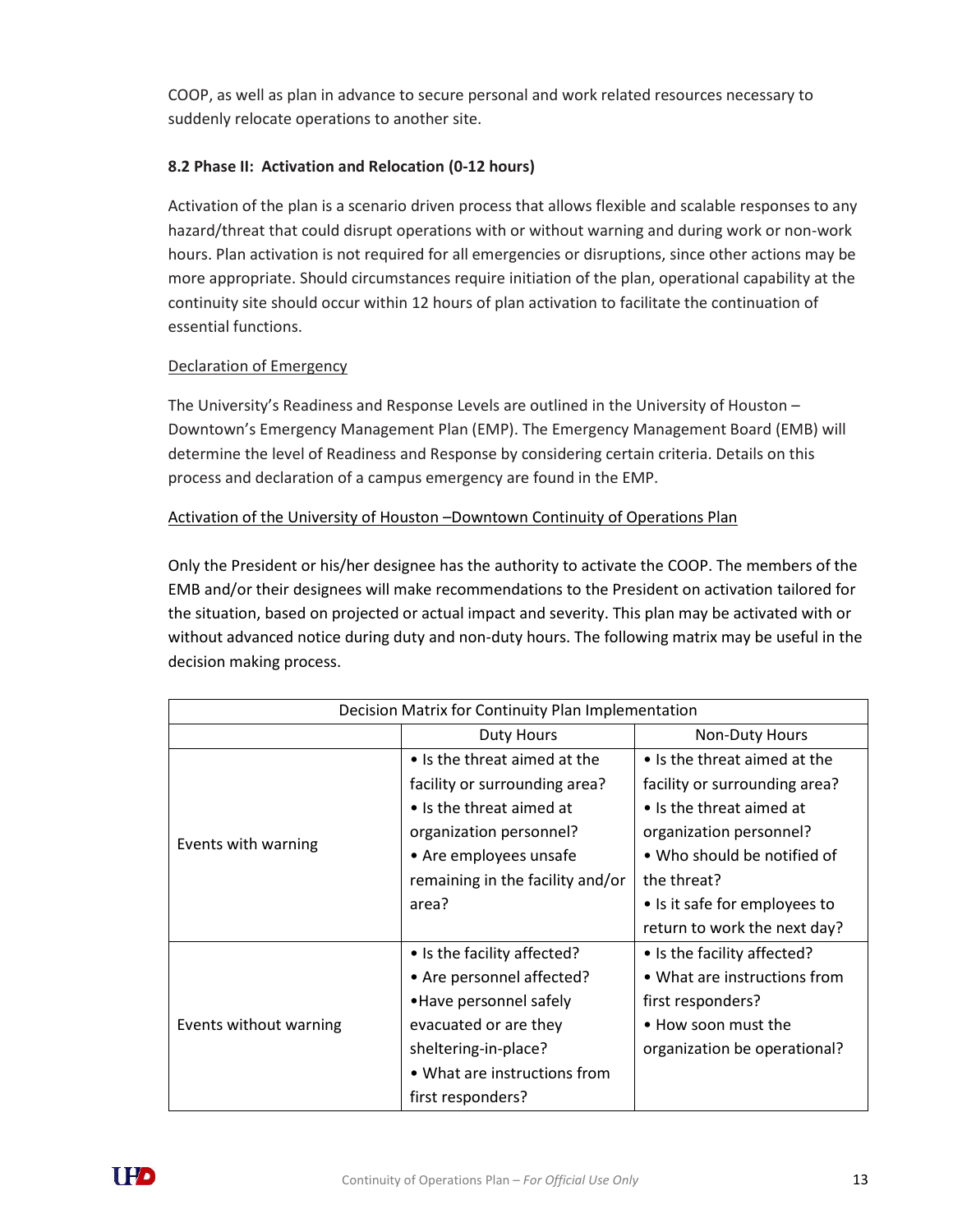| • How soon must the          |  |
|------------------------------|--|
| organization be operational? |  |

As the decision authority, the President or his/her designee will be kept informed of the threat environment using all accessible means in order to evaluate all available information relating to:

- Direction and guidance from higher authorities
- Health and safety of personnel
- The ability to execute essential functions
- Changes in readiness or advisory levels
- Intelligence reports
- The potential or actual effects on communication systems, information systems, office facilities and other vital equipment
- The expected duration of the emergency situation

#### Emergency Notifications

In the event normal operations are interrupted or if an incident appears imminent, UHD will take steps to communicate the University's operating status with students, staff, faculty, Office of the UHS Chancellor, response partners, interdependent entities and the community regarding continuity activation or to reconstitute following an event. All UHD personnel, both continuity and nondeployed, will be given instructions and guidance regarding the continuity activation and relocation.

The University notification system has many types of publication modes. The decision to use all or a selection of the modes will be based on the classification of the message to be issued. Combining standardized descriptions for urgency, severity and certainty with society dominant "warning" labels, creates quick message classification for the sender and fast label recognition by the recipient.

Observing two primary features of Incident Command, common terminology and consistent messaging, UHD notifications incorporates values from the Common Alerting Protocol (CAP) and the American National Standards Institute (ANSI) for definitions and style of labeling. Common Alerting Protocol (CAP) is a simple but general format for exchanging all-hazard emergency alerts and public warnings over many different communication systems for interoperability.

More detailed information regarding the modes of publication used to communicate between senior leadership members only, the University to staff communications, the community and/or the media may be found in the EMP Emergency Notifications Annex. Web based modes can be accessed off-site and are therefore available for use at continuity locations provided that internet is available.

#### Relocation Process

Following activation of the plan and notification of personnel, UHD will move personnel and vital records to a continuity facility to perform essential functions and other continuity tasks. A listing of potential Emergency Relocation Sites (ERS) is provided in Annex D of this document and aerial maps for the ERS can be found via web links listed.

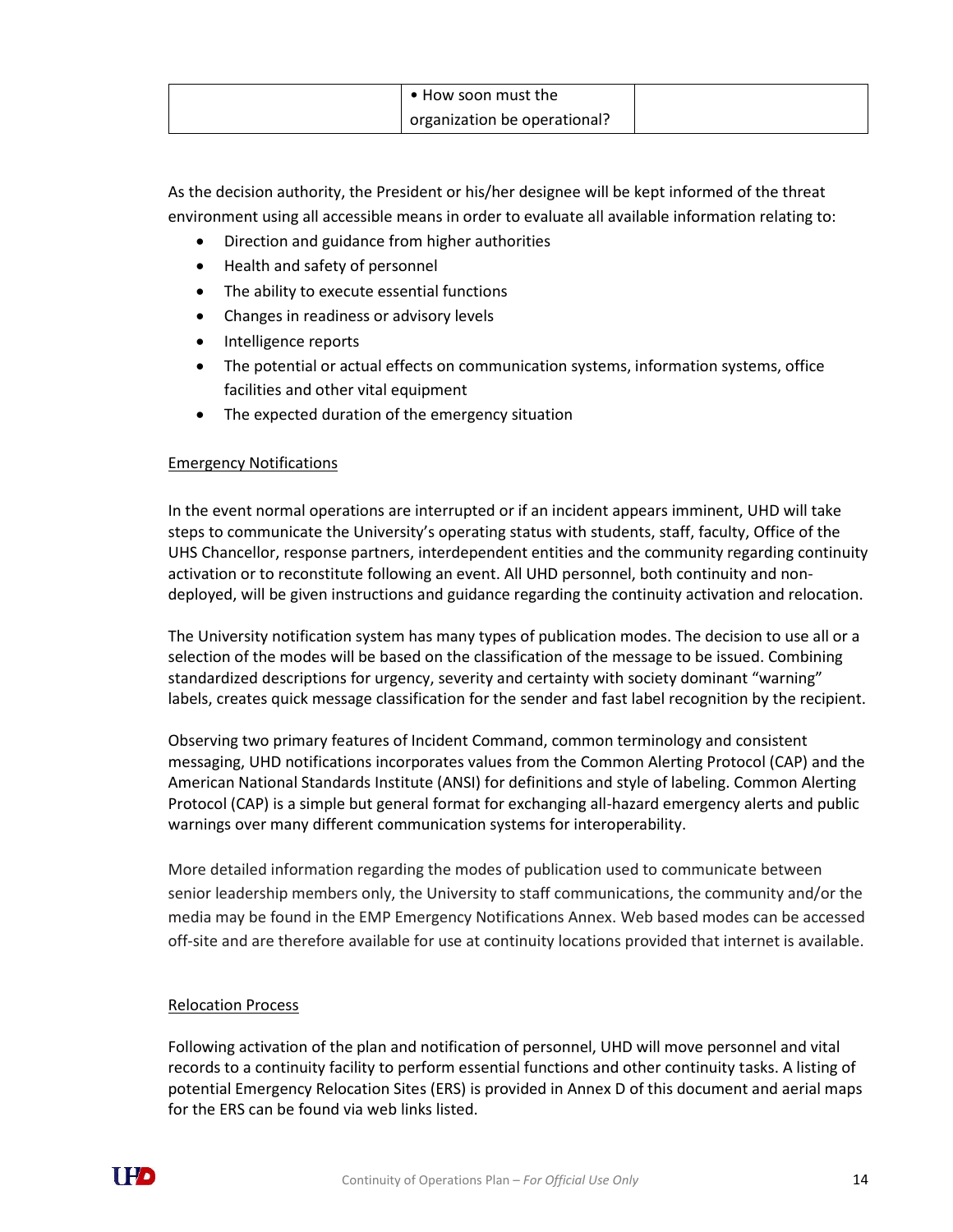- Emergency procedures during duty hours with or without warning:
	- $\circ$  Continuity personnel will depart to their designated continuity facility from the primary operating facility or their current location using approved transportation.
	- $\circ$  Individuals who are not continuity personnel will receive instructions. In most circumstances, they will be directed to proceed home or to other facilities to wait for further instructions.
	- $\circ$  At the time of notification, information will be provided on routes to use during departure from the primary facility, if available, or other safety precautions.
- Emergency procedures during non-duty hours with or without warning:
	- $\circ$  Continuity personnel will depart to his/her assigned continuity facility from his/her current location using approved transportation.
	- o Individuals who are not continuity personnel will remain at his or her residence to wait for further instructions *unless* doing so presents a safety hazard.

Personnel not identified as continuity staff may be required to replace or augment the identified continuity personnel during activation and should remain available as required. These activities will be coordinated within the department as appropriate.

An activation of the COOP may require procurement of necessary personnel, equipment and supplies that are not already in place for continuity operations on an emergency basis. The processes for procurement will not change unless directed by the President or his/her designee(s).

#### **8.3 Phase III: Continuity Operations**

Upon activation of the COOP, the University will continue to operate at its primary operating facility until ordered to cease operations by the President of University of Houston – Downtown or an Authority Having Jurisdiction (AHJ) as given by the State of Texas. Should operations be ceased at the primary facility, essential functions will transfer to a continuity facility and become operational within the minimal acceptable period for Mission Essential Function (MEF) interruption or within 12 hours. Continuity of operations includes:

- Reception, in-processing and accounting for all personnel
- Transition of responsibilities to the Emergency Relocation Group (ERG)
- Guidance for non-deployed personnel
- $\bullet$  Identification of replacement personnel
- Execution of MEF at the continuity facility
- Activation of processes to acquire resources needed to continue essential functions and sustain operations
- Redeployment plans for the return to the primary facility

#### **8.4 Phase IV: Reconstitution**

During continuity operations, UHD Facilities Management will assess the status of the facilities affected by the event. Upon obtaining the status of the facility, UHD will determine how much time is needed to repair the affected facility and/or acquire a new facility. After replacement facilities are identified and acquired, personnel will be notified through various means of continuity communications. The reconstitution process will begin when the President, or his/her designee, ascertains that the emergency situation has ended and is unlikely to reoccur. Once this determination has been made, one or a combination of the following options may be implemented:

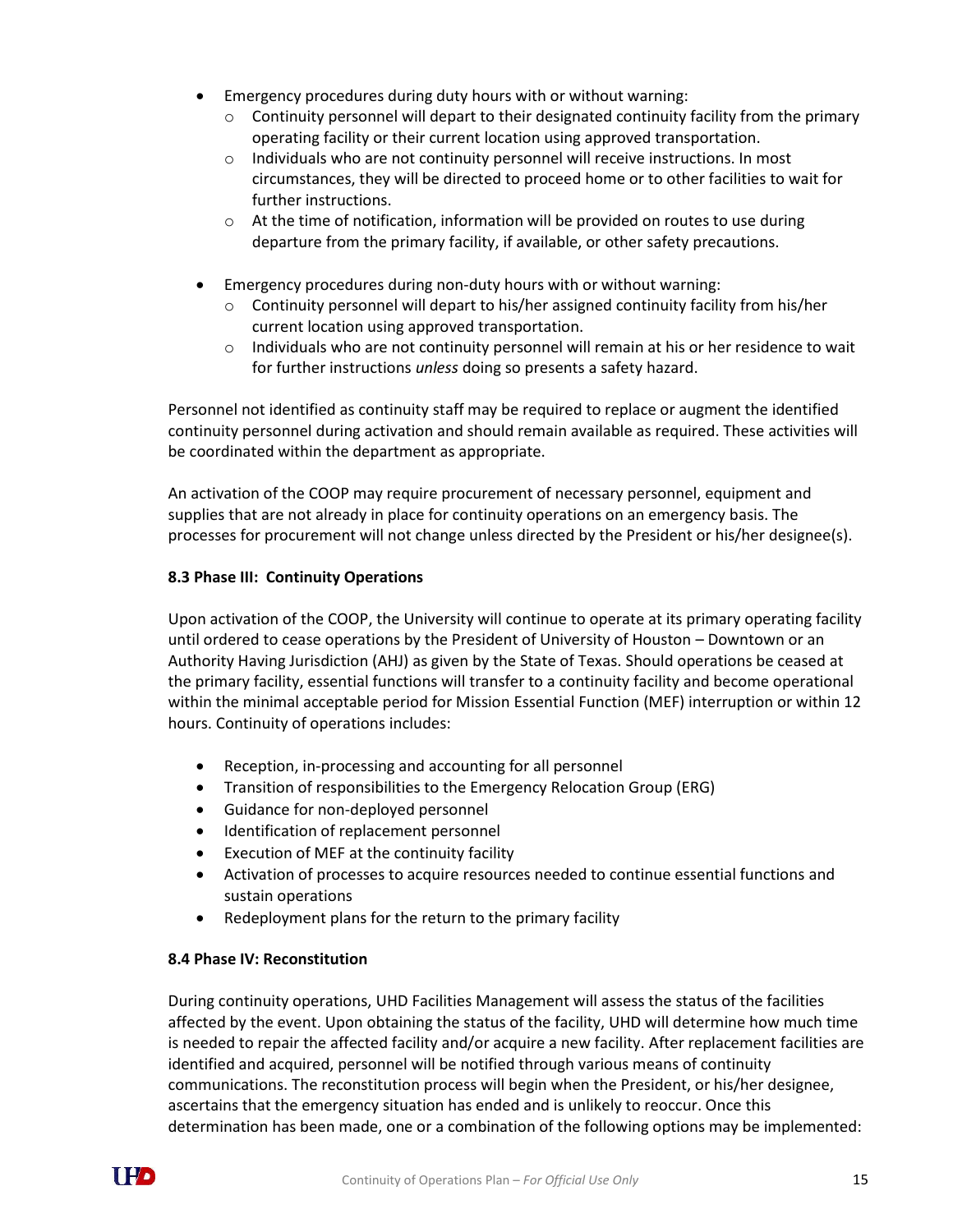- Continue to operate from the continuity facility
- Reconstitute the UHD primary operating facility and begin orderly return to the facility
- Begin to establish a reconstituted UHD in some other facility in the metro area or at another designated location

Personnel, equipment, and documents will return to the normal operating facility or move to another temporary or permanent primary operating facility upon verification that the required capabilities are available and operational and all essential functions can be accomplished. The phase-down and return of personnel, functions and equipment will follow a priority-based plan and schedule established by the Emergency Management Board (EMB).

Information Technology (IT) will identify any records affected by the incident and will effectively transition or recover vital records and databases, as well as other records that have not been designated as vital records. The critical systems recovery process is found in the University of Houston – Downtown Information Technology Department Business Continuity and Disaster Recovery Plan.

Employment Services and Operations (ESO) will be responsible for developing a process for receiving and processing employee claims during the continuity event, including but not exclusive to, workman's compensation and overtime pay.

The Department of Emergency Management will conduct an After Action Review (AAR) once it is back in the primary operating facility or established in a new operating facility. The Director of Emergency Management has the responsibility for initiating and completing the AAR. All members of the EMB and/or their designees will have the opportunity to provide input to the AAR. The AAR will study the effectiveness of the continuity plans and procedures, identify areas for improvement, document these in the UHD Corrective Action Plan (CAP), and then develop a remedial action plan as soon as possible after the reconstitution. The AAR for activation of the COOP may be combined with the AAR for the incident which prompted response and recovery. This will ensure cohesive efforts for improvement in all phases of emergency management and continuity.

#### **8.5 Devolution of Control and Direction**

Devolution of Control and Direction is the capability to transfer statutory authority and responsibility for essential functions from an agency's primary operating staff and facilities to other agency employees and facilities and to sustain that operational capability for an extended period.

The University of Houston – Downtown is prepared to transfer all essential functions and responsibilities to personnel at a different location should emergency events render leadership or staff unavailable to support the execution of essential functions. The University of Houston – Downtown will transfer statutory authority and responsibilities of essential functions from the University's primary operating staff and facilities to one or more of the University of Houston System component university campuses' personnel and facilities in order to sustain that operational capability for an extended period.

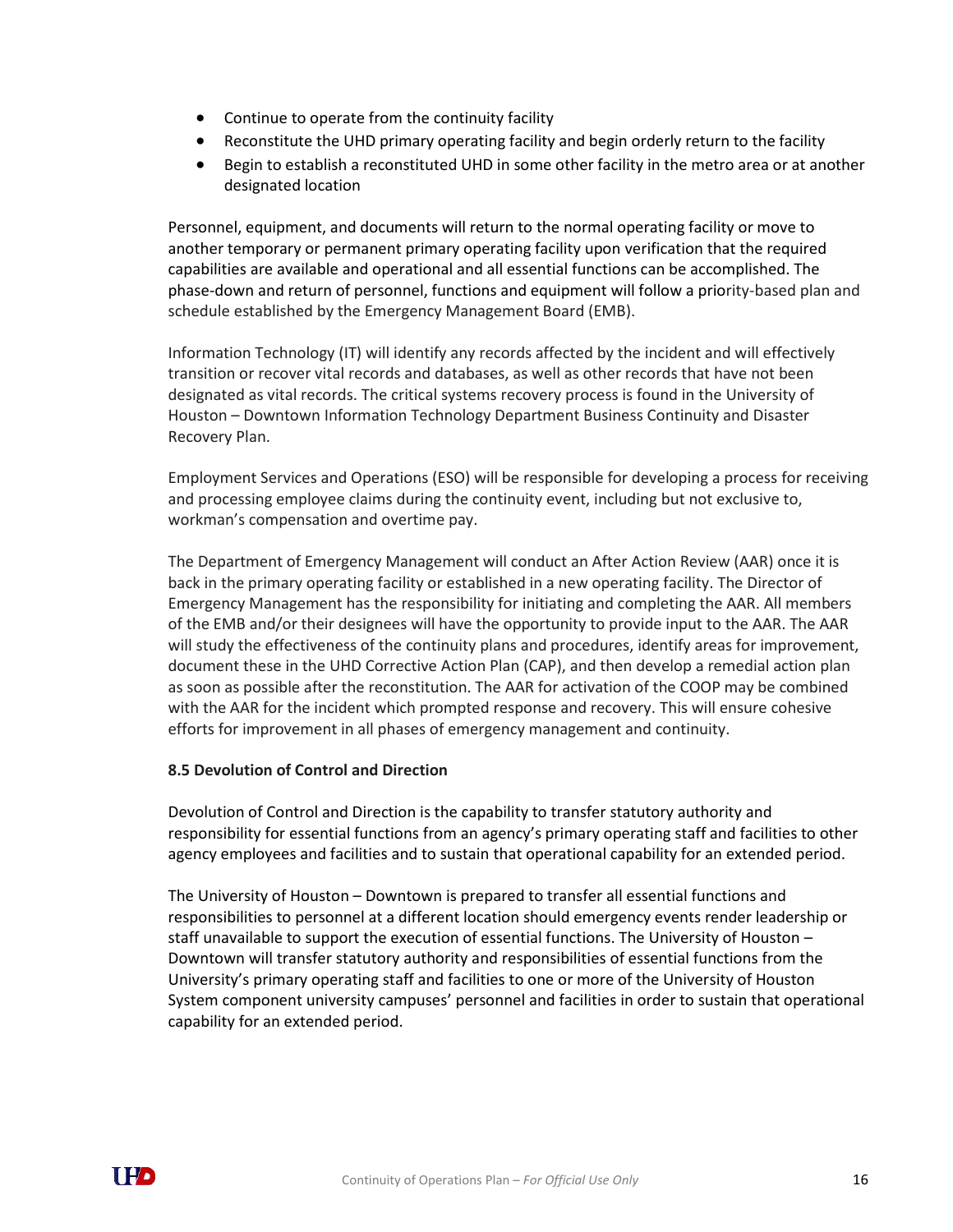## **9.0. COORDINATION WITH UHS COMPONENT UNIVERSITIES, LOCAL, STATE AND FEDERAL DEPARTMENTS AND AGENCIES**

An emergency may require integration and coordination with other component universities of the University of Houston System, the private sector, as well as governmental and non-governmental responding entities in order to promote interoperability, prevent redundancies and conflicting lines of authority. Such collaboration builds relationships and ensures unity of effort. Examples of coordination may include:

- Collaborating to incorporate capabilities of other entities into the organization's continuity planning and exercise activities to the extent possible;
- Coordinating on risk assessments to identify hazards relevant to the organization's mission and location;
- Partnering with these entities to develop continuity plans that are coordinated to the extent possible; Participating in information sharing, training, and exercises, as appropriate;
- Working together to identify interdependencies and ensuring resiliency with critical infrastructure and services at all levels;
- Coordinating continuity resource and security requirements, as appropriate.
- Participating in other coordinating activities, as appropriate.

#### **10.0 CONTINUITY ROLES AND RESPONSIBILITIES**

This section provides general information related to the roles and responsibilities in continuity planning, activation and reconstitution. This information may be modified as needed to fit the continuity event to ensure essential functions for the University are maintained. The lists provided are not representative of the entire role an individual or department may have during the planning process of or activation during a continuity event. The continuity roles should be reviewed annually within departments/divisions prior to the annual review of the COOP.

#### University President

- Provide overall direction of continuity activities for all departments/divisions
- Authorize activation of the UHD Continuity of Operations Plan (COOP)
- Authorize cancellation of classes or a campus closure, if necessary

#### Emergency Management Board (EMB)

- Determine level of Readiness and Response by considering certain criteria
- Provide recommendations to the President on activation based on projected or actual impact and/or severity
- Develop a priority-based plan and schedule for continuity operations, reconstitution and devolution (if necessary)
- Participate in the After Action Review (AAR), Corrective Action Plan (CAP) and remedial action plan processes

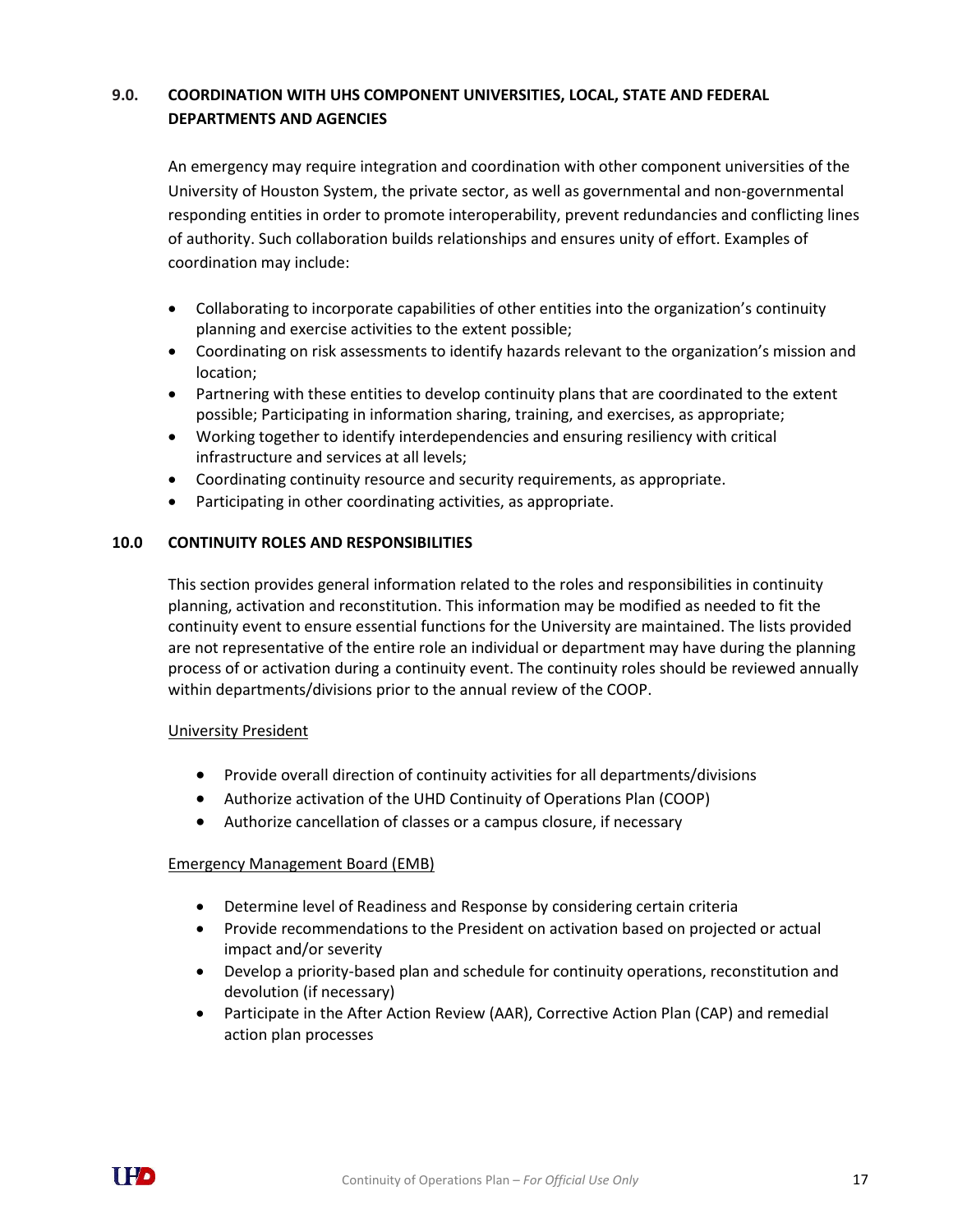#### General for All Departments

- Develop, maintain and exercise departmental Business Continuity Plan (BCP) to ensure essential university function can continue during a continuity event
- Provide copies of the department BCP to the Department of Emergency Management by no later than June 30 for electronic filing
- Print a hard copy of the department BCP for emergency readiness
- Store an electronic copy of the department BCP to be accessed via VPN or direct means to a computer via portable hard drive or USB device
- Ensure personnel have been trained and are clear on their roles and responsibilities during a continuity event

#### University Relations and Advancement

- Provide updates to the campus community during a continuity event
- Develop accurate, accessible and timely information for use in press/media briefings
- Monitor media information for rumor control

#### Academic Affairs

- Make recommendations for class cancellation to the President during a continuity event
- Distribute and coordinate decisions within academic units
- Coordinate teaching and course content delivery, assessment and grading during a continuity event
- Provide student advising via electronic means or off-site locations
- Protect research assets

#### Employment Services and Operations

- Ensure payment of employees and processing of benefits via PeopleSoft or other means through University of Houston System (UHS) if PeopleSoft is unavailable for an extended period
- Maintain standard employee reports and implement a process to store the reports off-site
- Process new employees using PeopleSoft and People Admin systems if available. If the systems are not available, coordinate with UHS to use manual processes

#### Administration and Finance

- Manage financial operations for the University during an emergency and/or continuity event, including procurement, vendor payment, employee reimbursement, asset management, contracts and accounting
- Monitor current continuity event for additional fiscal needs